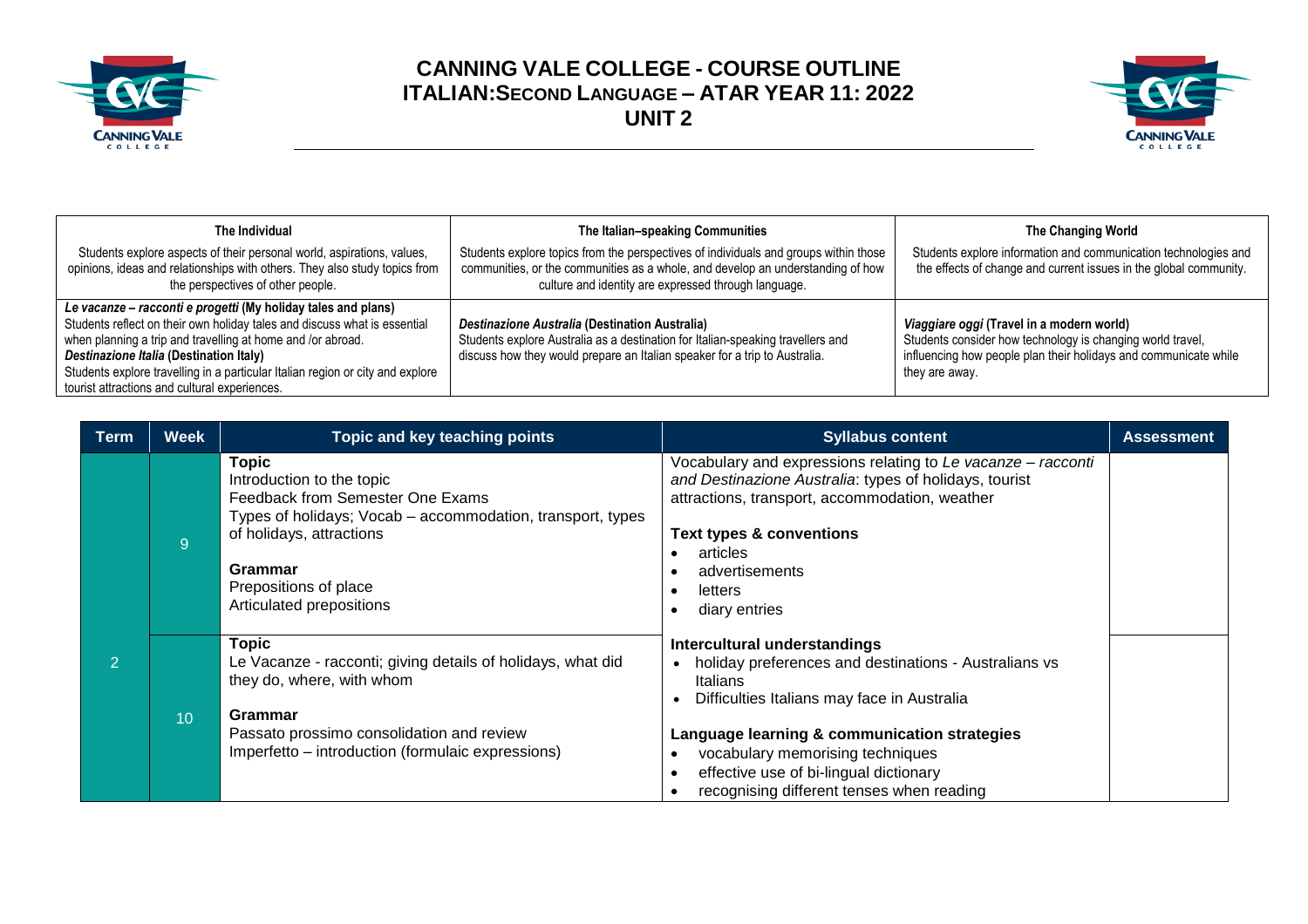



|   | $\overline{1}$ | <b>Topic</b><br>Le Vacanze - racconti; giving details of holidays, what did<br>they do, where, with whom<br>Describing the weather<br><b>Grammar</b><br>Passato prossimo consolidation<br>Imperfetto - forms and use with passato prossimo |                                                        |
|---|----------------|--------------------------------------------------------------------------------------------------------------------------------------------------------------------------------------------------------------------------------------------|--------------------------------------------------------|
| 3 | 2 <sup>1</sup> | <b>Topic</b><br>Destinazione Australia; Australian tourist destinations for<br>Italians<br>Grammar<br>Si impersonale<br>Imperfetto - practice                                                                                              |                                                        |
|   | 3              | <b>Topic</b><br>Destinazione Australia; preparations and recommendations<br>for travelling in Australia<br>Grammar<br>Si impersonale<br>Revision of modal verbs                                                                            | Task 1:<br>Response:<br>Viewing &<br>Reading<br>(7.5%) |
| 3 | $\overline{4}$ | <b>Topic</b><br>Destinazione Australia; possible difficulties, experiences not<br>to miss<br>Grammar<br>Pronoun ci                                                                                                                         | Task 2: Oral<br>Communicatio<br>n (10%)                |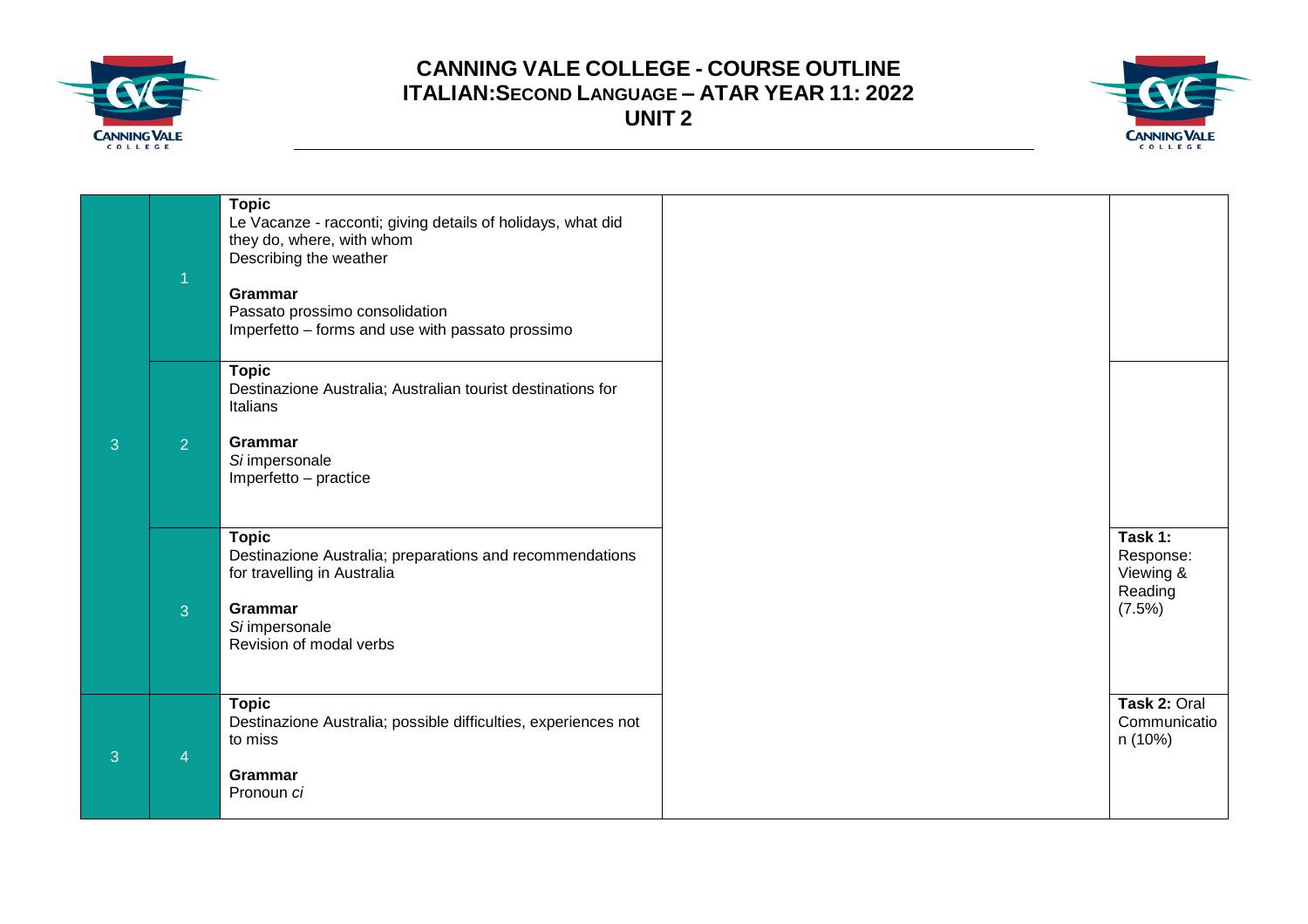



| $\overline{5}$ | <b>Topic</b><br>Destinazione Italia: an overview - regions, cities, attractions<br>mountains, lakes & islands<br>Grammar<br>Adjectives - comparative and relative superlative    | Vocabulary and expressions relating to Destinazione Italia - le<br>regioini, le città, attrazioni<br><b>Text types &amp; conventions</b><br>internet pages<br>maps<br>brochures<br>٠                                                                                                                                                                                             |                                               |
|----------------|----------------------------------------------------------------------------------------------------------------------------------------------------------------------------------|----------------------------------------------------------------------------------------------------------------------------------------------------------------------------------------------------------------------------------------------------------------------------------------------------------------------------------------------------------------------------------|-----------------------------------------------|
| $6\phantom{1}$ | <b>Topic</b><br>Destinazione Italia; transport, climate, important cultural<br>experiences<br>Grammar<br>Partitive - di + definite article, qualche, alcune/i<br>Pronoun ne      | articles<br>$\bullet$<br>Intercultural understandings<br>Holiday destinations<br>$\bullet$<br>Attitudes towards tourists<br>$\bullet$<br>Being culturally aware in Italy<br>Language learning & communication strategies<br>use of conjunctions & sentence starters in written<br>responses<br>listening for key ideas<br>$\bullet$<br>seeking clarification & repair strategies | Task 3:<br>Response:<br>Listening<br>(7.5%)   |
| $\overline{7}$ | <b>Topic</b><br>Una regione italiana - Toscana; main cities, attractions,<br>cultural events, accommodation & transport<br>Grammar<br>Review of direct/ indirect object pronouns | Vocabulary and expressions relating to Una Regione Italiana<br><b>Text types &amp; conventions</b><br>reviews<br>$\bullet$<br>informational texts - signs, maps<br>$\bullet$<br>Intercultural understandings<br>Life in an Italian city<br>$\bullet$<br>Important cultural events                                                                                                | Task 4:<br>Written<br>Communicatio<br>n (10%) |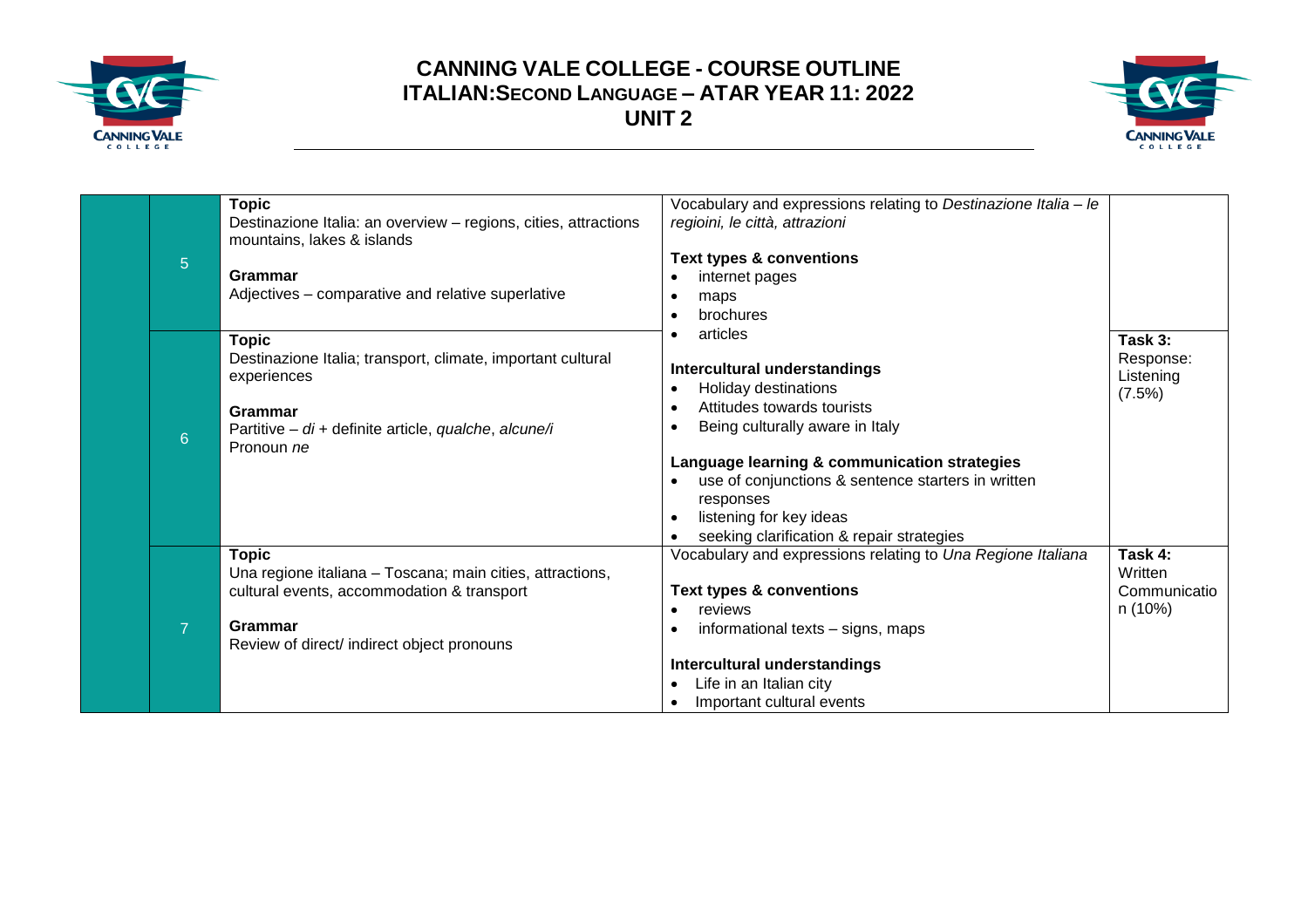



|   | 8              | <b>Topic</b><br>Una regione italiana; Students investigate a region of their<br>choice, including the main cities and things to see and do,<br>transport and accommodation<br>Una regione italiana; students present their chosen region to<br>the class<br>Grammar<br>Direct object pronouns with passato prossimo | Language learning & communication strategies<br>experimenting with formulaic language to create new<br>meaning<br>thinking critically and analytically<br>$\bullet$                                          |                                                        |
|---|----------------|---------------------------------------------------------------------------------------------------------------------------------------------------------------------------------------------------------------------------------------------------------------------------------------------------------------------|--------------------------------------------------------------------------------------------------------------------------------------------------------------------------------------------------------------|--------------------------------------------------------|
| 3 | 9 <sup>°</sup> | <b>Topic</b><br>Le vacanze - progetti; Preparing for a holiday, things to take<br>& organise, bookings - accommodation & transport<br>Grammar<br>Future tense – introduction                                                                                                                                        |                                                                                                                                                                                                              |                                                        |
|   | 10             | <b>Topic</b><br>Le vacanze - progetti; All'ufficio turistico - requesting<br>information<br>Grammar<br>Future tense – practice                                                                                                                                                                                      | Vocabulary and expressions relating to <i>i progetti, le</i><br>prenotazioni, il trasporto and Viaggiare oggi - la tecnologia<br><b>Text types &amp; conventions</b><br>maps<br>itineraries<br>٠<br>websites | Task 5:<br>Response:<br>Viewing &<br>Reading<br>(7.5%) |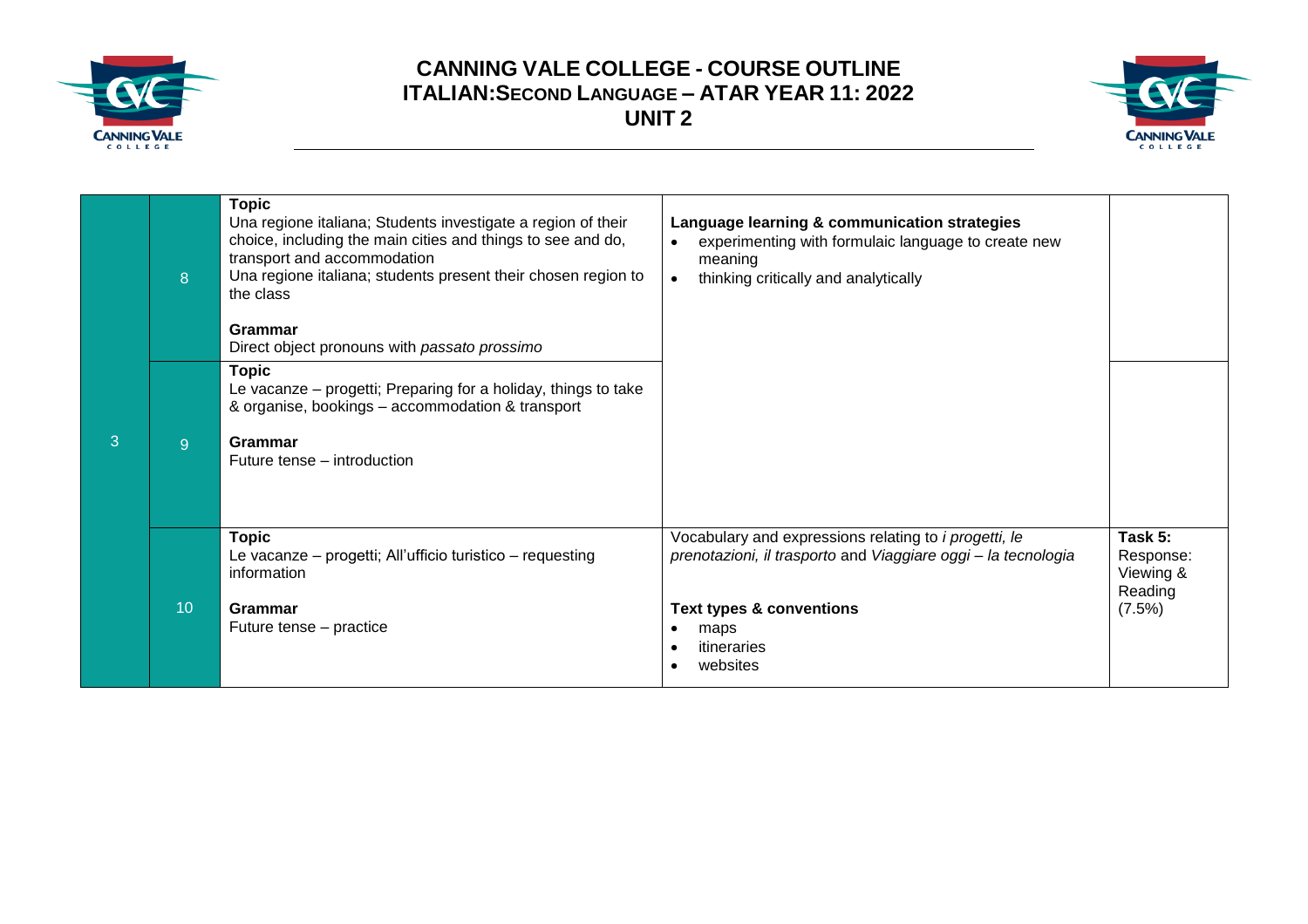



|                | <b>Topic</b><br>Le vacanze - progetti & Viaggiare oggi; Technology for<br>planning holidays and booking<br>Grammar<br>Future tense - consolidation<br>Conditional mood - introduction                                                   | booking forms<br>$\bullet$<br>Language learning & communication strategies<br>speaking - use of appropriate fillers & think time<br>consolidation of writing skills & reading skills |                                               |
|----------------|-----------------------------------------------------------------------------------------------------------------------------------------------------------------------------------------------------------------------------------------|--------------------------------------------------------------------------------------------------------------------------------------------------------------------------------------|-----------------------------------------------|
| $\overline{2}$ | <b>Topic</b><br>Viaggiare oggi; Travelling with technology - which items are<br>essential? How has it changed world travel?<br>Viaggiare oggi; Communicating while travelling<br>Grammar<br>Conditional mood - practice & consolidation |                                                                                                                                                                                      | Task 6:<br>Written<br>Communicatio<br>n (10%) |
| 3              | <b>Topic</b><br>Revision of Unit 2 topics<br>Grammar<br>Review                                                                                                                                                                          |                                                                                                                                                                                      | Task 7:<br>Response:<br>Listening<br>(7.5%)   |